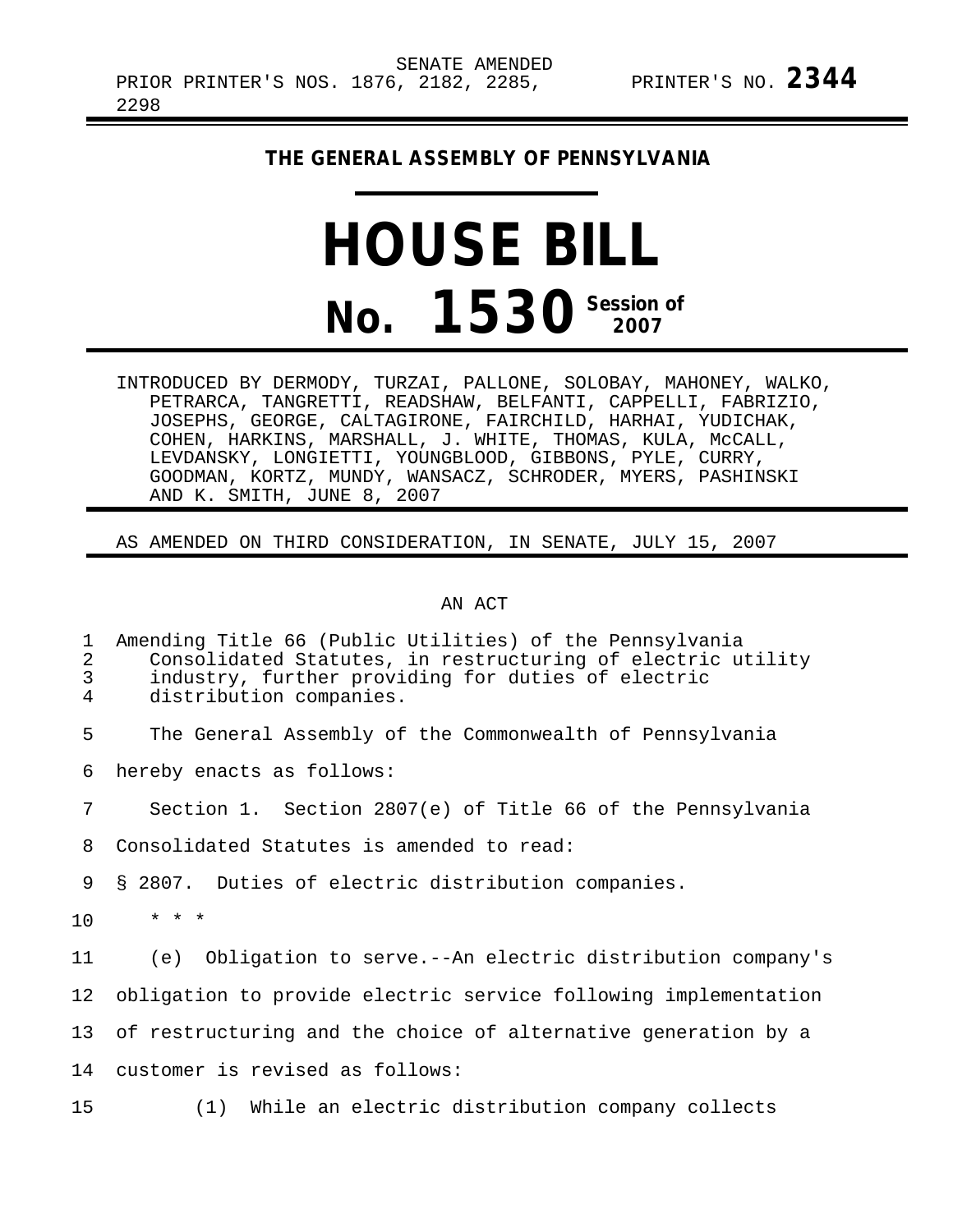1 either a competitive transition charge or an intangible 2 transition charge or until 100% of its customers have choice, 3 whichever is longer, the electric distribution company shall 4 continue to have the full obligation to serve, including the 5 connection of customers, the delivery of electric energy and 6 the production or acquisition of electric energy for 7 customers.

8 (2) At the end of the transition period, the commission 9 shall promulgate regulations to define the electric 10 distribution company's obligation to connect and deliver and 11 acquire electricity under paragraph (3) that will exist at 12 the end of the phase-in period.

13 (3)  $\frac{11}{2}$  If a customer contracts for electric energy and <-14 it is not delivered or if a customer does not choose an 15 alternative electric generation supplier, the electric 16 distribution company or commission-approved alternative 17 supplier shall acquire electric energy at prevailing 18 market prices to serve that customer and shall recover 19 fully all reasonable costs. The electric distribution 20 company or commission approved supplier shall adjust 21 rates at appropriate intervals as determined by the 22 commission. The electric energy acquired under this 23 paragraph shall be procured through competitive 24 **procurement processes that may include one or more of the** 25 following: 26  $(A)$  Auctions. 27 (B) Requests for proposal. 28 (C) Bilateral contracts negotiated between the 29 electric distribution company or commission approved 30 alternative supplier and a wholesale electric

20070H1530B2344 - 2 -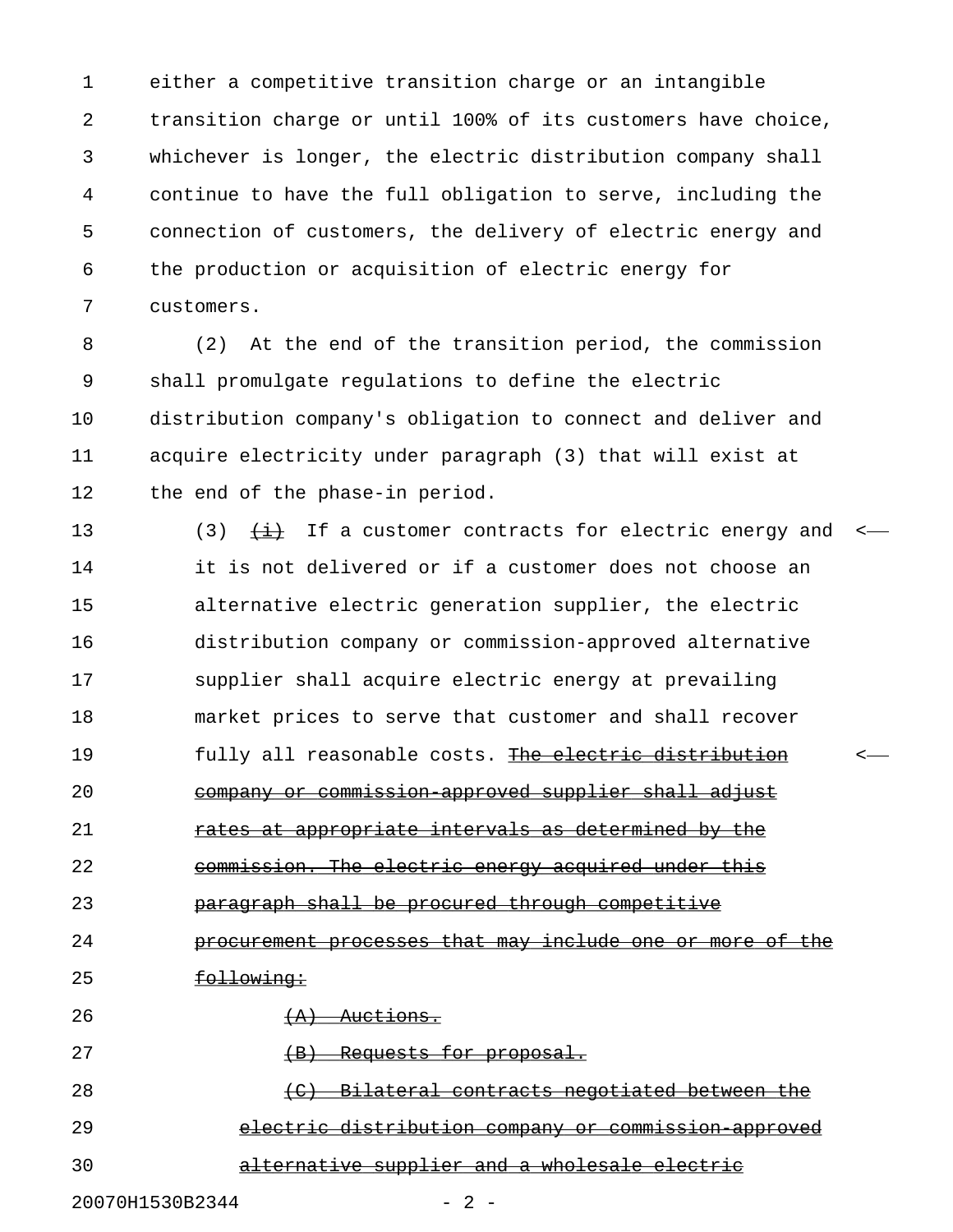| 1  | supplier, except that the bilateral contracts shall                                     |  |
|----|-----------------------------------------------------------------------------------------|--|
| 2  | entered into at the sole discretion of the                                              |  |
| 3  | electric distribution company or commission approved                                    |  |
| 4  | alternative supplier and the commission shall have<br>-no                               |  |
| 5  | <u>authority to require the contracts and shall</u>                                     |  |
| 6  | prices no greater than reasonable forward market                                        |  |
| 7  | prices.                                                                                 |  |
| 8  | OTHER ELECTRIC ENERGY APPROVED<br>$+D$<br>ANY -<br>-BY-                                 |  |
| 9  | COMMISSION THROUGH REGULATION.                                                          |  |
| 10 | The commission shall not modify contracts or<br>$\leftrightarrow$                       |  |
| 11 | disallow costs associated with contracts entered                                        |  |
| 12 | pursuant to an approved competitive procurement process.                                |  |
| 13 | Prices obtained through the competitive procurement                                     |  |
| 14 | processes shall be deemed to be prevailing market prices.                               |  |
| 15 | procured pursuant to this paragraph may<br><del>resources</del>                         |  |
| 16 | <u>reflect a mix of long term, short term or spot market</u>                            |  |
| 17 | COMMISSION MAY DISALLOW COST RECOVERY<br><del>THE</del><br><del>purchases.</del><br>ŦŁ. |  |
| 18 | COLLUSION.<br>HAS BEEN<br><del>FRAUD.</del><br>MARKET MANTPULATION                      |  |
| 19 | SIMILAR ACTIVITIES WITH REGARD TO THESE CONTRACTS.                                      |  |
| 20 | (4) If a customer that chooses an alternative supplier                                  |  |
| 21 | and subsequently desires to return to the local distribution                            |  |
| 22 | company for generation service, the local distribution                                  |  |
| 23 | company shall treat that customer exactly as it would any new                           |  |
| 24 | applicant for energy service.                                                           |  |
| 25 | (5) (i) Notwithstanding paragraph (3), the electric                                     |  |
| 26 | distribution company or commission-approved alternative                                 |  |
| 27 | supplier may, in its sole discretion, offer large                                       |  |
| 28 | customers with a peak demand of 15 megawatts or greater                                 |  |
| 29 | at one meter at a location in its service territory any                                 |  |
| 30 | negotiated rate for service at all of the customers'                                    |  |
|    | 20070H1530B2344<br>$-3 -$                                                               |  |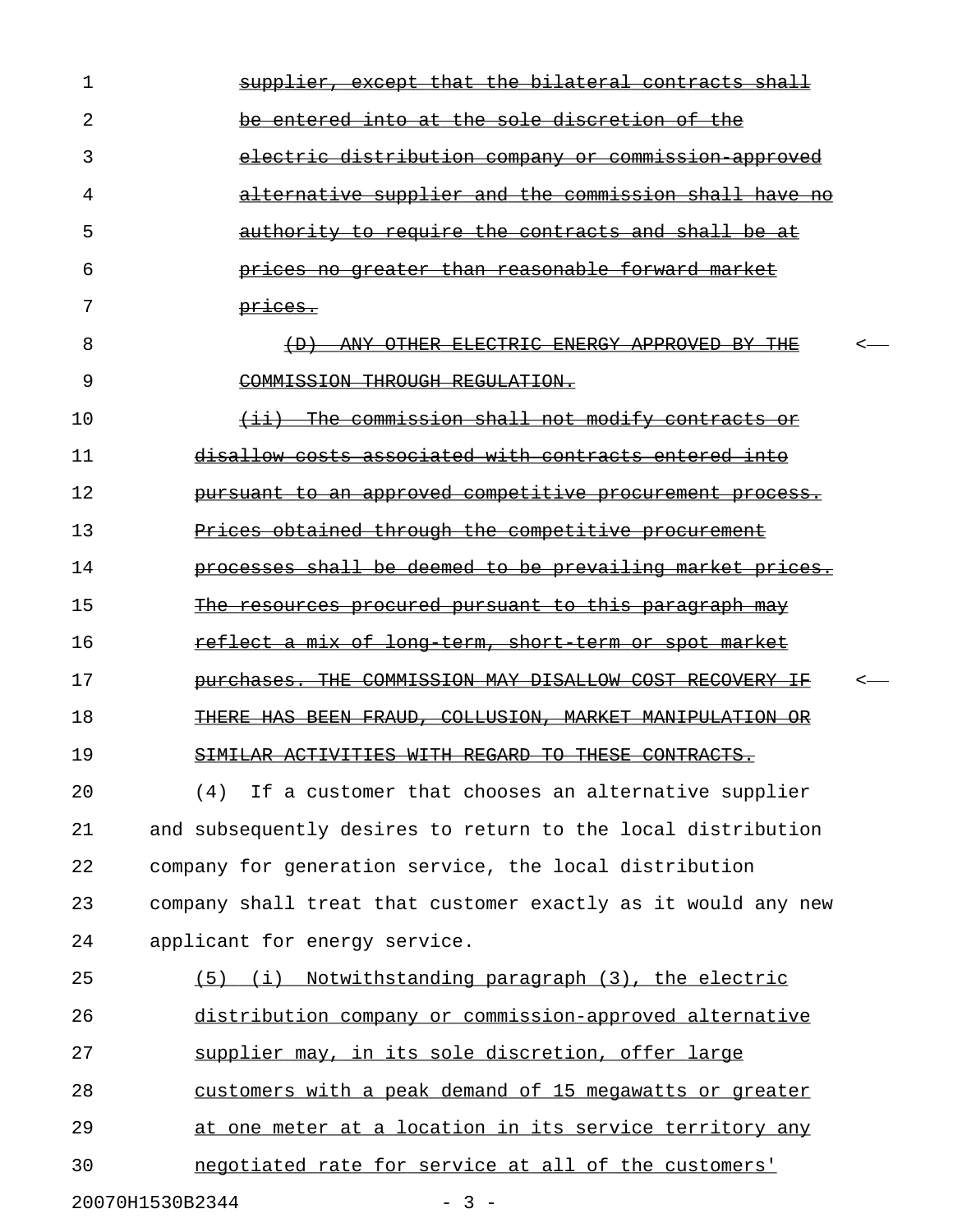1 locations within the service territory for any duration 2 agreed upon by the electric distribution company or 3 commission-approved alternative supplier and the large 4 customer. The commission shall permit, but shall not 5 require, an electric distribution company or commission- \_\_\_\_\_\_\_\_\_\_\_\_\_\_\_\_\_\_\_\_\_\_\_\_\_\_\_\_\_\_\_\_\_\_\_\_\_\_\_\_\_\_\_\_\_\_\_\_\_\_\_\_\_\_\_\_ 6 approved alternative supplier to provide service to large 7 customers under this paragraph. Contract rates entered 8 into under this paragraph shall be subject to review by 9 the commission in order to ensure that all costs related 10 to the rates are borne by the parties to the contract and 11 that no costs related to the rates are borne by other 12 customers or customer classes. If no costs related to the 13 rates are borne by other customers or customer classes, 14 the commission shall approve the contract within 90 days 15 of its filing or it shall be deemed approved by operation 16 of law upon expiration of the 90 days. Information 17 submitted under this paragraph shall be subject to the 18 commission's procedures for the filing of confidential 19 and proprietary information. 20 (ii) For purposes of providing service under this 21 **paragraph to customers with a peak demand of 20 megawatts** 22 or greater at one meter at a location within that 23 distribution company's service territory, an electric 24 distribution company that has completed its restructuring 25 transition period as of the effective date of this 26 **paragraph may, in its sole discretion, acquire an** 27 interest in a generation facility or construct a 28 generation facility specifically to meet the energy 29 requirements of the customers including the electric 30 requirements of the customers' other billing locations

20070H1530B2344 - 4 -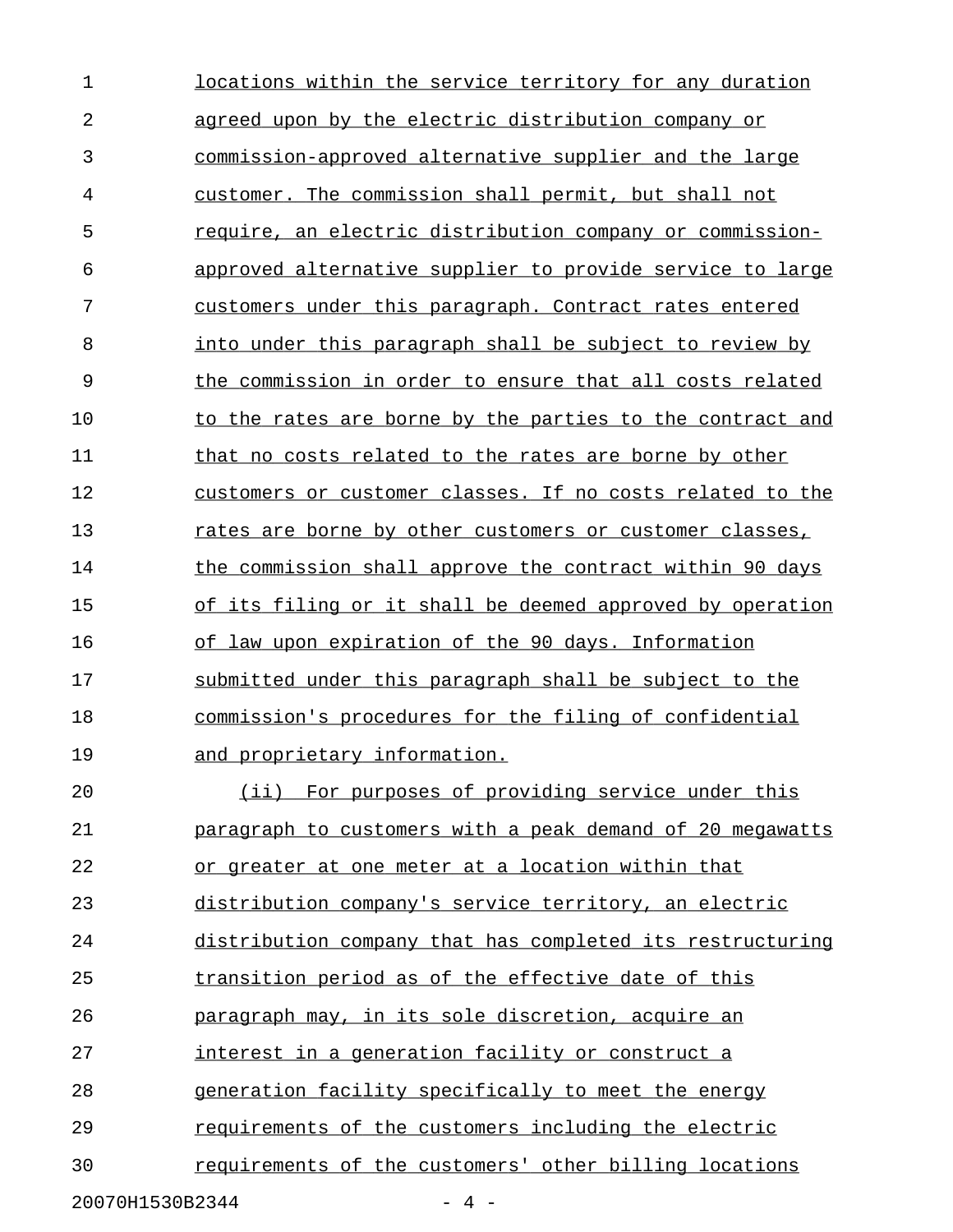1 within its service territory. The electric distribution 2 company must commence construction of the generation 3 **facility or contract to acquire the generation interest** 4 within three years after the effective date of this 5 paragraph, except that the electric distribution company 6 may add to the generation facilities it commenced 7 construction or contracted to acquire after this three-8 vear period to serve additional load of customers for 9 whom it commenced construction or contracted to acquire 10 generation within three years. Nothing in this paragraph 11 requires or <del>authorized</del> AUTHORIZES the commission to  $\prec$ 12 **require an electric distribution company to commence** 13 construction or acquire an interest in a generation 14 facility. The electric distribution company's interest in 15 the generation facility it built or contracted to acquire 16 shall be no larger than necessary to meet peak demand of 17 customers served under this subparagraph. During times 18 when the customer's demand is less than the electric 19 distribution company's generation interest, the electric 20 distribution company may sell excess power on the 21 wholesale market. At no time shall the costs associated 22 with the generating facility interests be included in 23 rate base or otherwise reflected in rates. The generation 24 facility interests shall not be commission-requlated 25 assets. \_\_\_\_\_\_\_ 26 Section 2. This act shall take effect in 60 days. 27 SECTION 2. THIS ACT SHALL TAKE EFFECT AS FOLLOWS:  $\sim$ 28  $(1)$  THE AMENDMENT OF 66 PA.C.S.  $\frac{1}{2}$  2807(E)(3) SHALL TAKE 29 EFFECT IN 60 DAYS. 30  $(2)$  THE ADDITION OF 66 PA.C.S.  $\&$  2807(E)(5) SHALL TAKE 20070H1530B2344 - 5 -